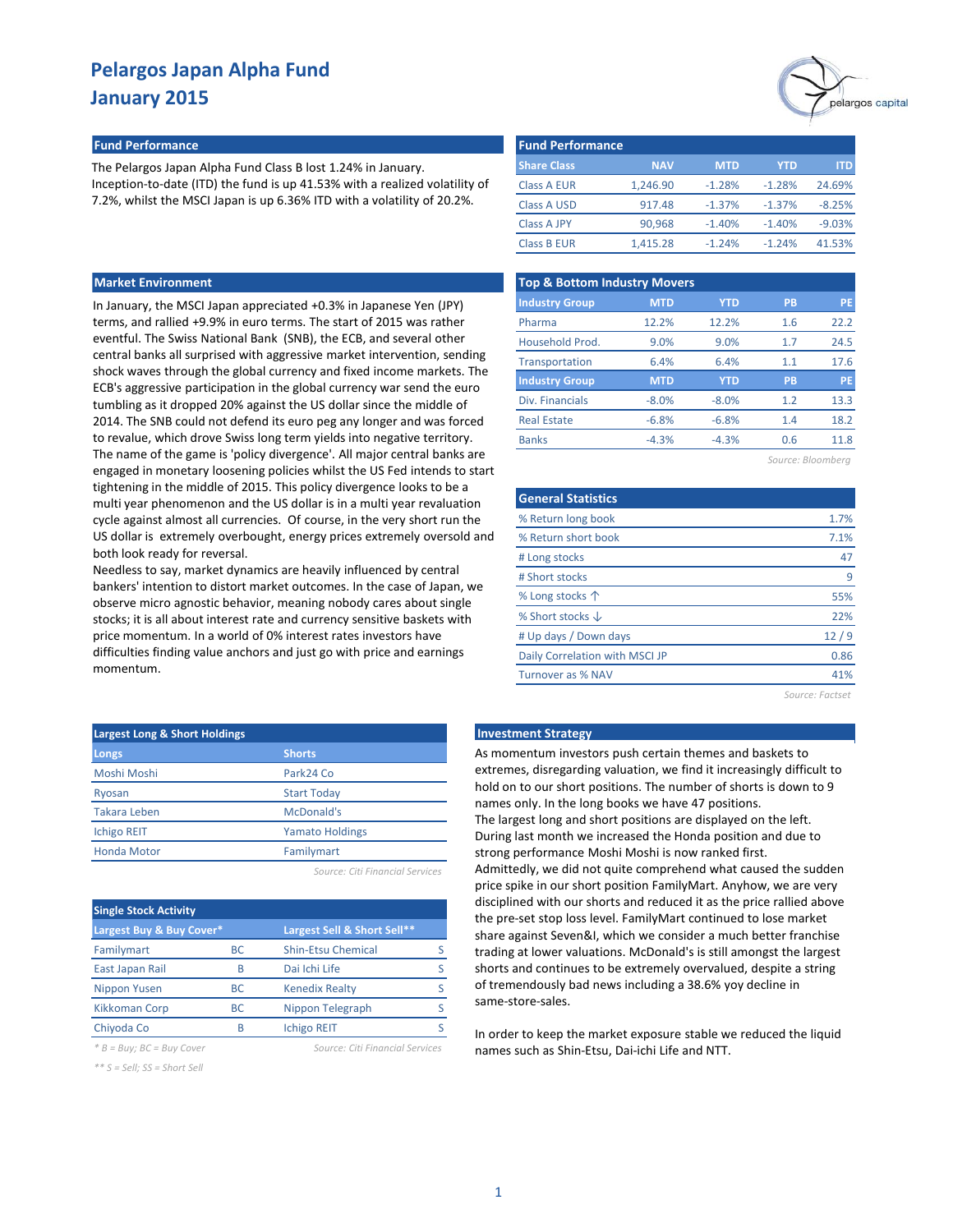#### **Investment Strategy The Contract of Lose Strategy Top Gainers & Lose Strategy**

As noted above macro volatility was tremendous last month and most noteworthy in Japan was the reversal in 10 year JGBs. First the 10-year yield dropped from 33bps to 20bps and finally ended the month at 28bps. It looks all rather marginal, however the price action in the global bond market looks extreme and a sustained reversal has significant impact on many levels.

After a two week rally of 5% the REIT sector started its descent and remained in correction mode since. Most market segments with high price momentum, such as Pharma, Consumer Staples and Transport continued to rally whilst low momentum industries such as Banks, Real Estate and Energy continued to decline. Reflation themes were sold heavily and yield plays benefitted.

Despite some great stock picks such as Moshi Moshi Hotline and Takara Leben we continued to suffer losses from the extreme momentum behavior in the market. Moshi Moshi presented excellent quarterly numbers which reassured us that the company has build a multi-year earnings growth base.

Takara Leben was outlined at several occasions in the past and the company delivered another set of outstanding earnings numbers. As life insurance company Dai-ichi Life stock is highly correlated with long bond yields, despite being extremely inexpensive and well positioned, lower bond yields still meant lower stock prices for Dai-ichi.

| <b>Top Gainers &amp; Losers</b> |        |               |         |
|---------------------------------|--------|---------------|---------|
| <b>Gainers</b>                  | $CTR*$ | <b>Losers</b> | CTR*    |
| Moshi Moshi                     | 0.8%   | Dai Ichi Life | $-0.4%$ |
| <b>Takara Leben</b>             | 0.6%   | Familymart    | $-0.3%$ |
| <b>Fancl Corp</b>               | 0.1%   | Ryosan        | $-0.2%$ |
| <b>Terumo Corp</b>              | 0.1%   | Mitsui Soko   | $-0.2%$ |

*\*CTR = Contribution Source: Factset*

-0.2%

largos capital



Tokyo Ohka L 0.1% Park24 Co S

0.1%

*Source: UBS PAS*

| Value Factor Performance* |         |                                 |      |      |                  |                |  |  |
|---------------------------|---------|---------------------------------|------|------|------------------|----------------|--|--|
|                           |         | P/E EV/EBITDA P/B Div Yld EV/IC |      |      |                  | <b>FCF</b>     |  |  |
| <b>MTD</b>                | $-2.6%$ | 1.8%                            | 0.1% | 0.5% | 1.8%             | $-1.7%$        |  |  |
| <b>YTD</b>                | $-2.6%$ | 1.8%                            | 0.1% | 0.5% |                  | $1.8\% -1.7\%$ |  |  |
|                           |         |                                 |      |      | Source: Eactset* |                |  |  |



Cumulative Percentage Return Since Jan 2014



*Source: Factset\**

## **Style Performance**

On a daily basis we track numerous style factors based on our proprietary quant model, in order to help our understanding of style trends and investor's behavior in Japan. ´Enterprise value-to-earnings before interest depreciation and amortization´ (EV/EBITDA) performed very well last year and this continued into 2015.

January tends to be a reversal driven market with value and low quality stocks outperforming. January 2015 was very different as price momentum continued to perform well and value only started to turn around in the last week of the month.

Our favorite value metric price-to-book (P/B) was flat for the month and earnings related factors, such as P/E performed poorly. The P/B of the long book is just 1.4x, 6.5x EV/EBITDA with a dividend yield of 1.8%. On the other side, the short book has a weighted P/B ratio of 3.7x and EV/EBITDA of 10.0x.

Our long book consists of companies holding a significant amount of cash and the CFROI on the long side is in excess of the short book.

2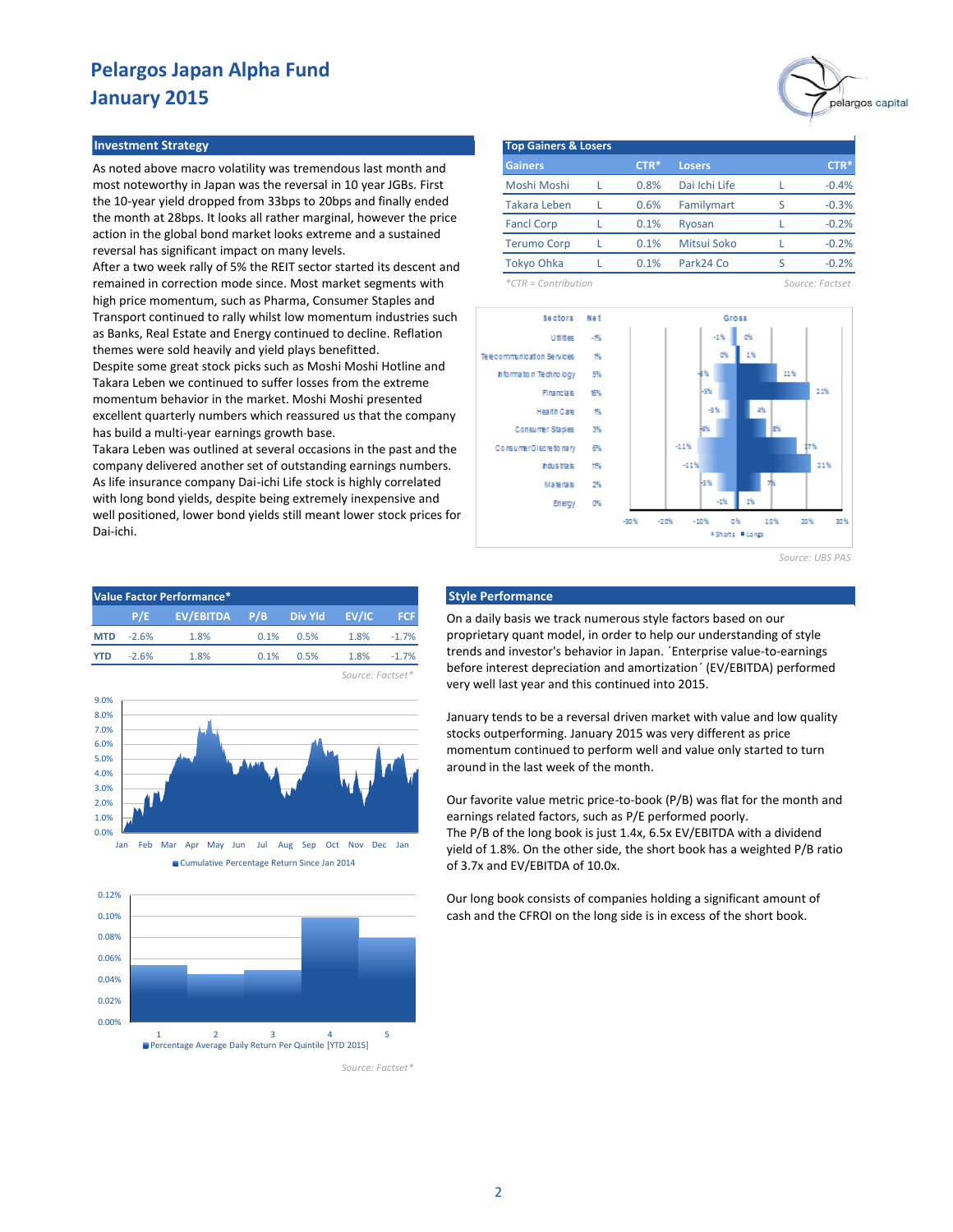#### **Risk Measurement and Management**

The chart below shows the rolling 12-month net and gross exposure for the fund.

For the past 12 months the gross exposure ranged between 130-160% and the net exposure between 10-50%. We are still very excited about the great value opportunities in the long book and actively manage total net exposure as Japan tends to go through bouts, much more than other developed markets, of aggressive selling.

The net exposure at the end of January stands at 43% and consists mainly of low beta stocks. The ex-ante volatility based on our 1 year model is 8.2% and on a longer term basis 7.2%. At the end of January the fund's beta was 0.35.

Style wise, the fund remains heavily tilted towards value factors.



| <b>Fund Overview</b>   |        |                 |
|------------------------|--------|-----------------|
|                        | Long   | <b>Short</b>    |
| Price to Earnings (PE) | 17.8   | 46.7            |
| EV/EBITDA              | 8.2    | 67.9            |
| Price to Book (PB)     | 2.0    | 1.7             |
| <b>Dividend Yield</b>  | 1.5    | 3.9             |
| EV/IC                  | 1.2    | 2.7             |
| 1 month momentum       | 3.5    | 5.9             |
| 6 month momentum       | 19.1   | 7.9             |
| 9 month momentum       | 29.9   | 7.5             |
| Earnings momentum (1M) | 6.7    | $-6.0$          |
| Earnings momentum (3M) | $-4.3$ | $-12.3$         |
| <b>CFROI</b>           | 8.1%   | 7.8%            |
| Cash/MarketValue       | 23.1%  | 7.1%            |
|                        |        | Source: Factset |

| <b>Style Exposure</b> |       |              |  |  |  |  |
|-----------------------|-------|--------------|--|--|--|--|
|                       | Long  | <b>Short</b> |  |  |  |  |
| <b>Beta</b>           | 0.9   | 0.9          |  |  |  |  |
| Volatility            | 16.8% | 16.3%        |  |  |  |  |
| Debt-to-equity        | 7.00  | 36.00        |  |  |  |  |
|                       |       |              |  |  |  |  |

*Source: UBS PAS*

| <b>Risk Statistics Delta Adjusted</b>  |      |
|----------------------------------------|------|
| Volatility (ex-ante; 1yr daily data)   | 8.2% |
| Volatility (ex-ante; 5yr monthly data) | 7.2% |
| Var (99%, 5 days)                      | 2.5% |
| Beta (ex-ante)                         | 0.35 |

*Source: Citi Financial Services\* Source: GS and UBS PAS*

#### **Outlook**

#### *Strategic Framework - Outlook 1st half of 201*5

2014 was a difficult year. The VAT hike increased real economic volatility and distorted underlying fundamentals. The Japanese equity market was very directional; large cap, weak Yen beneficiaries and REITs performed very well, whilst valuations did not really matter. 2014 was all about price momentum in combination with earnings revisions. This one dimensional behavior was exacerbated by the BOJ's aggressive intervention, as it increased its stake in the global competition for monetary activism. The BOJ, and for that matter the FED and ECB, continue to distort market prices and price signals in general. The reason why capitalism used to work and enabled tremendous wealth creation is due to the very importance of price signaling. Price fluctuations due to constraints, be it oversupply or excessive demand, creates incentives for economic agents to correct for it. If at the very core, the price of money is distorted, everything is distorted and unintended consequences will (not 'might') arise. Despite all the fear mongering about the Japanese government debt, the 10-year JGB is trading at close to 30bps. 0.3% p.a. for the next 10 years just does not make any sense. The system is broken and central bankers are desperately trying to fix it. In the process of driving yields down even further, central banks are crowding out collateral from an already weak financial system. Good luck with all that. Admittedly, it is difficult to make sense of all of this, but one thing is for sure, the perceived stability and engineered suppression of volatility will have unintended consequences as central bankers can not control all prices all the time. One of these unintended consequences is the US dollar bull market which started in mid 2014. Most likely the US dollar strength will pause at some point, but when it reaccelerates an outright deflation scare in the face of collapsing commodities will re-introduce systematic risk and markets will challenge central banks to open the magic tool box once again.

#### *Tactical assessment – Outlook February 2015*

The US dollar is extremely overbought and in the same context the energy space is extremely oversold. On a tactical basis the foreign exchange volatility as well as commodity volatility will diminish. This temporary relief will act in favor of reversion trades and thereby benefiting value related strategies. In addition, the depreciating euro and Japanese Yen will support those low growth regions and temporarily support risk assets as investors can focus on, at the margin, better economic data out of Japan and Europe.

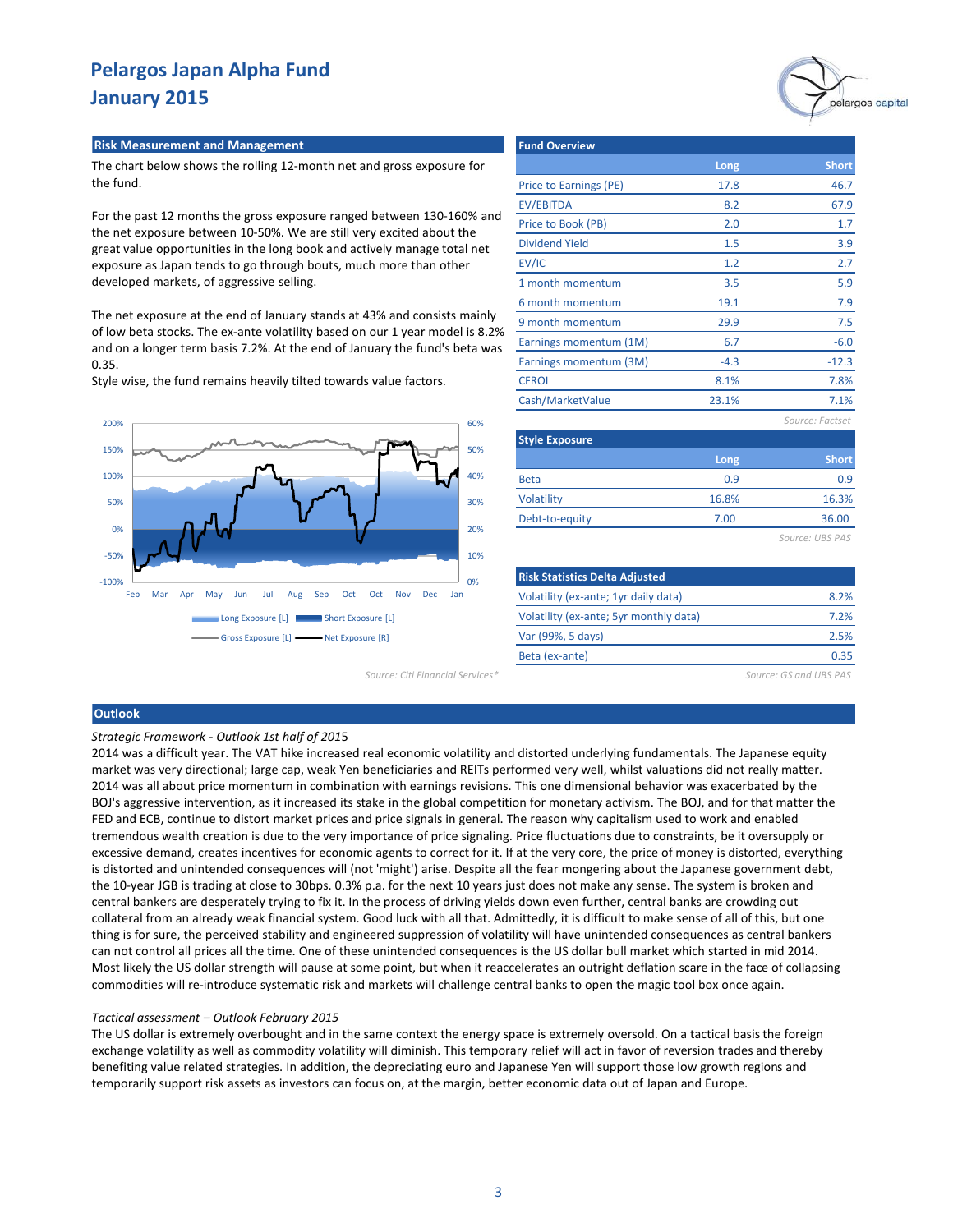

| <b>Historic Fund Performance (Monthly)</b> |            |          |          |          |          |            |          |          |            |          |            |            |
|--------------------------------------------|------------|----------|----------|----------|----------|------------|----------|----------|------------|----------|------------|------------|
|                                            | <b>Jan</b> | Feb      | Mar      | Apr      | May      | <b>Jun</b> | Jul      | Aug      | <b>Sep</b> | Oct      | <b>Nov</b> | <b>Dec</b> |
| <b>Class A EUR</b>                         |            |          |          |          |          |            |          |          |            |          |            |            |
| 2015                                       | $-1.28%$   |          |          |          |          |            |          |          |            |          |            |            |
| 2014                                       | $-3.21%$   | $-0.64%$ | $-0.59%$ | $-1.03%$ | $-2.28%$ | 1.40%      | 0.19%    | $-0.64%$ | 2.01%      | $-1.94%$ | $-1.28%$   | 0.92%      |
| 2013                                       | 4.99%      | $-0.58%$ | 6.55%    | 6.10%    | $-1.05%$ | $-0.78%$   | 0.26%    | $-0.91%$ | 1.08%      | $-0.79%$ | 1.35%      | 1.61%      |
| 2012                                       | $-1.43%$   | 3.77%    | 1.31%    | $-1.26%$ | $-3.88%$ | 1.72%      | 0.79%    | 0.89%    | 1.28%      | 0.54%    | 2.53%      | 3.78%      |
| 2011                                       | 0.84%      | $-0.06%$ | $-1.56%$ | 0.10%    | $-0.19%$ | 0.38%      | $-0.01%$ | $-3.68%$ | 0.64%      | $-0.41%$ | $-2.64%$   | 1.64%      |
| 2010                                       | 0.65%      | $-0.25%$ | 3.27%    | 3.16%    | $-2.71%$ | $-1.27%$   | 1.12%    | $-0.39%$ | 0.82%      | 1.03%    | 1.28%      | 1.75%      |
| 2009                                       | 0.35%      | 1.62%    | $-0.76%$ | $-0.71%$ | 0.98%    | 1.03%      | $-1.84%$ | 2.07%    | $-1.61%$   | $-0.40%$ | $-3.37%$   | 3.19%      |
| <b>Class A USD</b>                         |            |          |          |          |          |            |          |          |            |          |            |            |
| 2015                                       | $-1.37%$   |          |          |          |          |            |          |          |            |          |            |            |
| 2014                                       | $-3.16%$   | $-0.74%$ | $-0.68%$ | $-1.11%$ | $-2.26%$ | 1.30%      | 0.21%    | $-0.63%$ | 1.88%      | $-1.89%$ | $-1.36%$   | 0.92%      |
| 2013                                       |            |          |          |          |          |            | $-1.92%$ | $-1.15%$ | 1.29%      | $-1.04%$ | 1.58%      | 1.74%      |
| <b>Class A JPY</b>                         |            |          |          |          |          |            |          |          |            |          |            |            |
| 2015                                       | $-1.40%$   |          |          |          |          |            |          |          |            |          |            |            |
| 2014                                       | $-3.24%$   | $-0.80%$ | $-0.71%$ | $-1.19%$ | $-2.27%$ | 1.26%      | 0.19%    | $-0.65%$ | 1.86%      | $-1.97%$ | $-1.60%$   | 0.87%      |
| 2013                                       |            |          |          |          |          |            | $-1.82%$ | $-1.26%$ | 1.23%      | $-1.06%$ | 1.59%      | 1.73%      |
| <b>Class B EUR</b>                         |            |          |          |          |          |            |          |          |            |          |            |            |
| 2015                                       | $-1.24%$   |          |          |          |          |            |          |          |            |          |            |            |
| 2014                                       | $-3.16%$   | $-0.60%$ | $-0.56%$ | $-0.99%$ | $-2.24%$ | 1.44%      | 0.23%    | $-0.60%$ | 2.06%      | $-1.89%$ | $-1.24%$   | 0.96%      |
| 2013                                       | 5.35%      | $-0.58%$ | 6.98%    | 6.48%    | $-1.07%$ | $-0.78%$   | 0.31%    | $-0.92%$ | 1.18%      | $-0.80%$ | 1.46%      | 1.73%      |
| 2012                                       | $-1.38%$   | 3.81%    | 1.35%    | $-1.21%$ | $-3.83%$ | 1.76%      | 0.84%    | 0.93%    | 1.32%      | 0.58%    | 2.50%      | 4.06%      |
| 2011                                       | 0.93%      | $-0.03%$ | $-1.55%$ | 0.14%    | $-0.14%$ | 0.42%      | 0.03%    | $-3.63%$ | 0.69%      | $-0.38%$ | $-2.60%$   | 1.68%      |
| 2010                                       | 0.73%      | $-0.23%$ | 3.52%    | 3.39%    | $-2.83%$ | $-1.31%$   | 1.23%    | $-0.37%$ | 0.91%      | 1.13%    | 1.40%      | 1.89%      |
| 2009                                       | 2.07%      | 1.67%    | $-0.73%$ | $-0.67%$ | 1.34%    | 1.13%      | $-1.93%$ | 2.24%    | $-1.68%$   | $-0.39%$ | $-2.99%$   | 2.84%      |
| 2008                                       |            |          |          |          |          |            | 0.96%    | $-1.35%$ | 1.40%      | 3.44%    | 0.52%      | 1.39%      |

| <b>Historic Fund Performance (Yearly)</b> |          |          |        |        |          |       |       |       |  |  |
|-------------------------------------------|----------|----------|--------|--------|----------|-------|-------|-------|--|--|
|                                           | 2015     | 2014     | 2013   | 2012   | 2011     | 2010  | 2009  | 2008  |  |  |
| <b>Class A EUR</b>                        | $-1.28%$ | $-6.99%$ | 18.86% | 10.24% | $-4.96%$ | 8.66% | 0.36% |       |  |  |
| <b>Class A USD</b>                        | $-1.37%$ | $-7.38%$ | 0.43%  |        |          |       |       |       |  |  |
| <b>Class A JPY</b>                        | $-1.40%$ | $-8.06%$ | 0.35%  |        |          |       |       |       |  |  |
| <b>Class B EUR</b>                        | $-1.24%$ | $-6.52%$ | 20.57% | 10.95% | $-4.48%$ | 9.67% | 2.75% | 6.46% |  |  |

| <b>Fund Facts</b>                 |                               | <b>Fund Facts</b>                         |                                  |
|-----------------------------------|-------------------------------|-------------------------------------------|----------------------------------|
| <b>Investment Manager</b>         | <b>Pelargos Capital</b>       | <b>Fund Size in EUR</b>                   | € 88,761,342                     |
| <b>Legal Status</b>               | <b>Fund for Joint Account</b> | <b>Fund Size in USD</b>                   | \$100,220,431                    |
| <b>Fiscal Status</b>              | <b>Tax Exempt</b>             | <b>Participations Outstanding Class A</b> | 436                              |
| <b>Dividend Policy</b>            | Reinvestment                  | <b>Participations Outstanding Class B</b> | 62,402                           |
| <b>Base Currency</b>              | <b>EUR</b>                    | <b>Minimum Subscription Class A</b>       | <b>EUR 10,000</b>                |
| <b>ISIN Class A EUR</b>           | NL0009051887                  | <b>Minimum Subscription Class B</b>       | EUR 10,000                       |
| <b>ISIN Class A USD</b>           | NL0010545570                  | <b>Dealing Day</b>                        | First business day of each month |
| <b>ISIN Class A JPY</b>           | NL0010545588                  | <b>Subscription</b>                       | Any dealing day                  |
| <b>ISIN Class B EUR</b>           | NL0001118015                  | <b>Redemption</b>                         | 20 business days notice          |
| <b>Inception Date Class A EUR</b> | January 2009                  | <b>Management Fee Class A</b>             | 1.5%                             |
| <b>Inception Date Class A USD</b> | <b>July 2013</b>              | <b>Management Fee Class B</b>             | 1.0%                             |
| <b>Inception Date Class A JPY</b> | <b>July 2013</b>              | <b>Performance Fee Class A</b>            | 20% subject to High Watermark    |
| <b>Inception Date Class B EUR</b> | <b>July 2008</b>              | <b>Performance Fee Class B</b>            | 15% subject to High Watermark    |
|                                   |                               | <b>Early Redemption Fee</b>               | max 1% (accrues to Fund)         |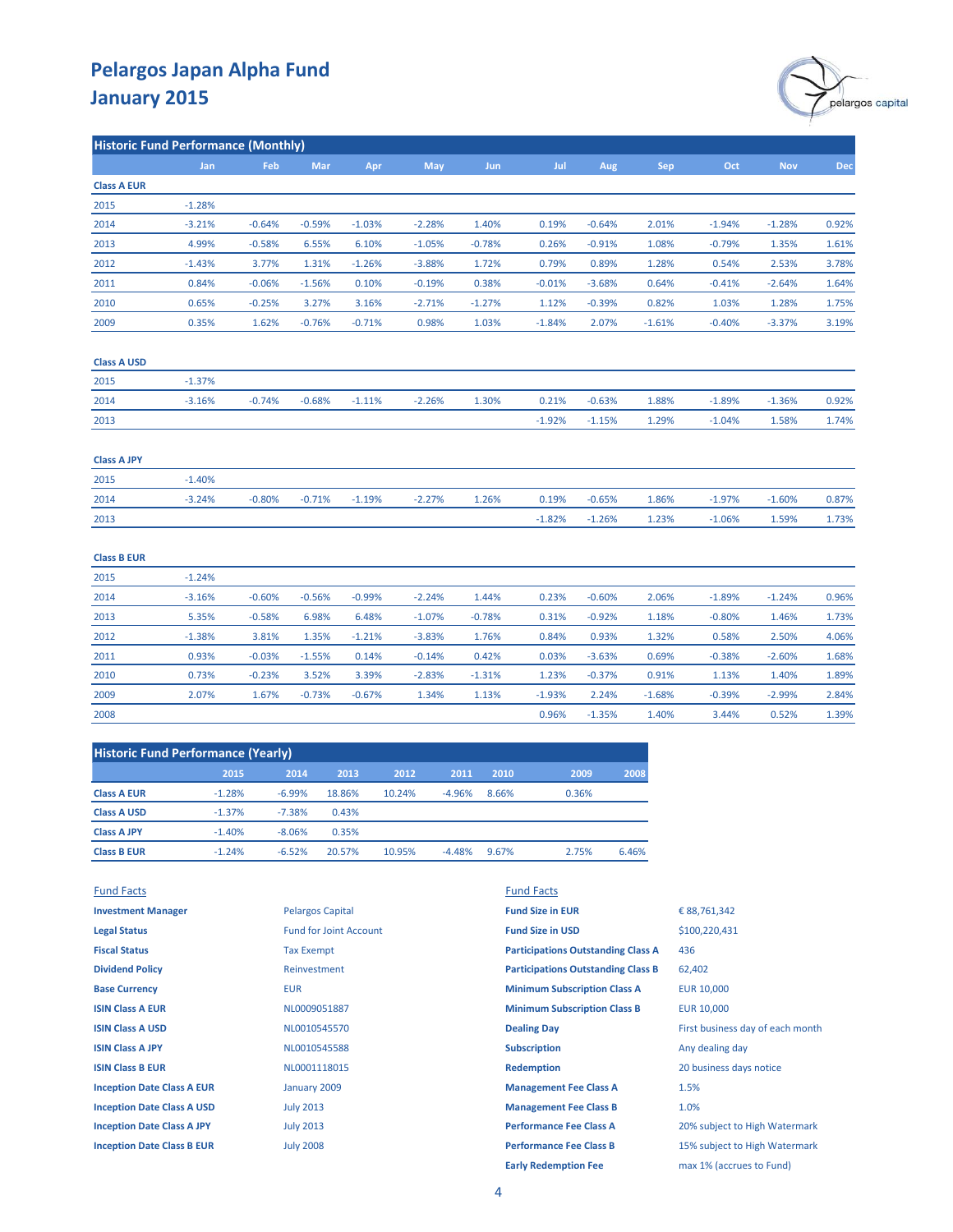#### **Company Facts Lock-up Class B** 1 year

**Investment Strategy** Equity Long/Short **Investment Style** Value with a twist **Investment Objective**

## € 227,153,054 \$256,478,513

Fund Description **Depositary** Citibank International Plc. Capital appreciation through investing in

long/short positions in Japanese securities

| <b>Firm AUM in EUR</b>    | € 227,153,054 |                          |                           |
|---------------------------|---------------|--------------------------|---------------------------|
| <b>Firm AUM in USD</b>    | \$256,478,513 | <b>Service Providers</b> |                           |
|                           |               | <b>Prime Brokers</b>     | <b>UBS AG, Goldman S</b>  |
| <b>Portfolio Managers</b> |               | <b>Administrator</b>     | Citibank Europe Plc.      |
| <b>Richard Dingemans</b>  |               | <b>Accountant</b>        | PricewaterhouseCo         |
| <b>Michael Kretschmer</b> |               | Legal                    | De Brauw Blackston        |
|                           |               | <b>Title Holder</b>      | <b>SGG Netherlands N.</b> |
|                           |               |                          |                           |

**UBS AG, Goldman Sachs International** Richard Dingemans **Accountant** PricewaterhouseCoopers Michael Kretschmer **Legal** De Brauw Blackstone Westbroek N.V. **SGG Netherlands N.V.** 

pelargos capital

#### Contact Details

WTC The Hague, Tower E 7th floor Prinses Margrietplantsoen 43 2595 AM, The Hague The Netherlands +31 (70) 7568030 [www.pelargoscapital.com](http://www.pelargoscapital.com/)

#### **Disclaimer**

Pelargos Capital B.V. has compiled this publication. Pelargos Capital B.V. is a management company and in that capacity avails of a license pursuant to section 2:65 of the Act on Financial Supervision of the Netherlands (Wft) as that section reads following the incorporation of the AIFM Directive in the Wft].

Although the information contained in this publication is composed with great care and although we always strive to ensure the accuracy, completeness and correctness of the information, imperfections due to human errors may occur, as a result of which presented data and calculations may vary. Therefore, no rights may be derived from the provided data and calculations. All information is provided "as is" and is subject to change without prior notice.

Pelargos Capital B.V. does not warrant the adequacy, accuracy or completeness of any information and expressly disclaims any liability for errors or omissions therein. The recipients of this publication are responsible for evaluating the accuracy, completeness or usefulness of this information.

The information contained in this publication does not constitute any recommendation, investment proposal, offer to provide a service, nor a solicitation to buy or sell any security or other investment product.

The publication of this information may be subject to restrictions imposed by law in some jurisdictions. Pelargos Capital B.V. requests any recipient of this publication to become acquainted with, and to observe, all restrictions. Pelargos Capital B.V. accepts no liability for infringement of such restrictions.

The recipient shall not distribute, forward or publish this information. No rights may be derived from the provided information, data and calculations. Also by risks inherent to this investment fund, the value of the investments may fluctuate. Past performance is no guarantee or guide to future performance.